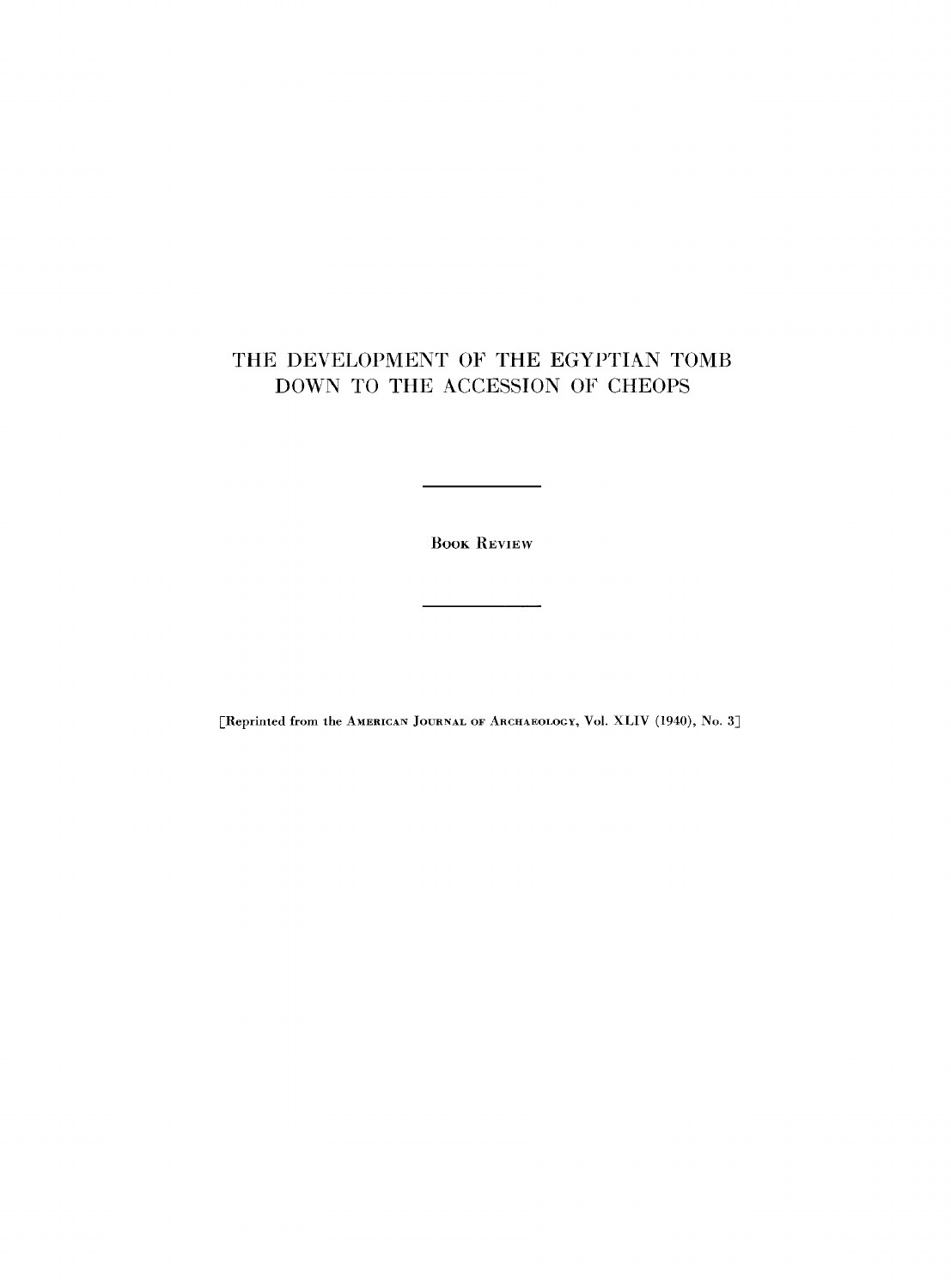THE DEVELOPMENT OF THE EGYPTIAN TOMB **DOWN TO THE ACCESSION OF CHEOPS**, by *George Andrew Reisner.* Pp . xxvii **+428 ,** figs, in text **192 ,** maps **2 .** Cambridge, Harvard University Press, **1936 . \$20.00 .** 

In happier times, one would hail this book of Dr. Reisner's as especially useful in field work, containing as it does an exposition of what the veteran excavator knows to a certainty, or thinks probable, of architectural forms in Egyptian tombs antedating the Great Pyramid at Giza. So many plans and sections from earlier publications are repeated in its pages that different types of tombs are abundantly illustrated; and some new material, recorded in notes that had been placed at the author's disposal, is added; in the text the available dimensions and forms are analyzed in much detail, not evading repetition. **A** field library must necessarily be limited, and the excavator's moments to utilize such a library when in the midst of a campaign, too, are limited. Dr. Reisner's recent book is no light manual, but in comparison with the mass of records and technical discussions on which it draws can be a great timesaver—also at home, for students of field practices and their results.

The union of Upper and Lower Egypt under Menes, Dr. Reisner places earlier than would many scholars today, that is, between 3500 B.C. and **390 0 B.C**. (p. **369) .** Bu t the continuity of development from an open pit, with contracted body inadequately protected, down through the successive improvements made possible by the invention and use of crude brick and the acquisition of methods for quarrying stone and building with it seems to him vastly more significant than any question of absolute dates. He grasps advancing civilization as a whole which was helped on by better tools of metal and ever increasing wealth of the ruling classes. The layout of cemeteries was determined by local topography. The forms of tombs were conditioned largely by the character of the desert foothills, whether of exposed hard rock or of gravel; thus one development is traced for the Memphite cemeteries, another for those of Upper Egypt. In every Egyptian tomb two parts were essential: a substructure, so-called because usually below the ancient surface, and a superstructure for the protection of the body in the

lower part and for rites in behalf of the deceased; equipment to be used in the next life was variously divided between the two. On account of the greater vulnerability of the superstructure and consequent loss of evidence, Dr. Reisner's classification into types is established on the forms of substructures; and these he follows in the royal tomb, which presently was differentiated from the private tomb, the large private tomb of the well-to-do, and the small tomb of the poor to which improvement came most slowly. He does not, however, ignore the superstructure, but wrests from meager data opinions which will long be of value and perhaps be now confirmed, now corrected, by Walter B. Emery's penetrating investigations in the archaic cemetery at North Saqqarah. Dr. Reisner regards as the earliest royal superstructure preserved the layer pyramid at Zawiyet-el-Aryan which he himself excavated and in **191 1** thought to be of Dynasty III but now assigns to Dynasty II; at Abydos, royal superstructures of Dynasties I and II are no longer extant even in part; Dr. Reisner suggests that they may have been mastabas of crude brick without continuous paneling, their bases approaching more or less closely a square in plan (map i). In this connection the tomb of an unknown Nebetka is of special concern; it is pronounced by Mr. Emery "From an architectural point of view .. . by far the most interesting example of First-Dynasty building yet discovered." There, at Saqqarah, so an initial report indicates *(JEA.* **24,1938 ,** p. **243) ,** a mastaba with paneling of palace-fagade type on all sides superseded an original oblong step-pyramid covering subterranean burial and storage chambers; and this change apparently took place in the time of the original builder who may, or may not, have been of the family of King Wedymuw, though assuredly of his reign.

Owners of the book under review may like to annotate it with these new disclosures as they are brought out. Thus the statement (p. **108 )**  limiting the number of subsidiary cemeteries known from Dynasty I to eleven at Abydos and one at Giza is now to be modified by the discovery of others at Saqqarah including graves of pet animals and their keeper *(Chronique d'Egypte,*  Jan. **1939 ,** p. **79).** At the tomb of Ankhka (FS **3036 ,** p. **65) ,** a trench for growing trees has been